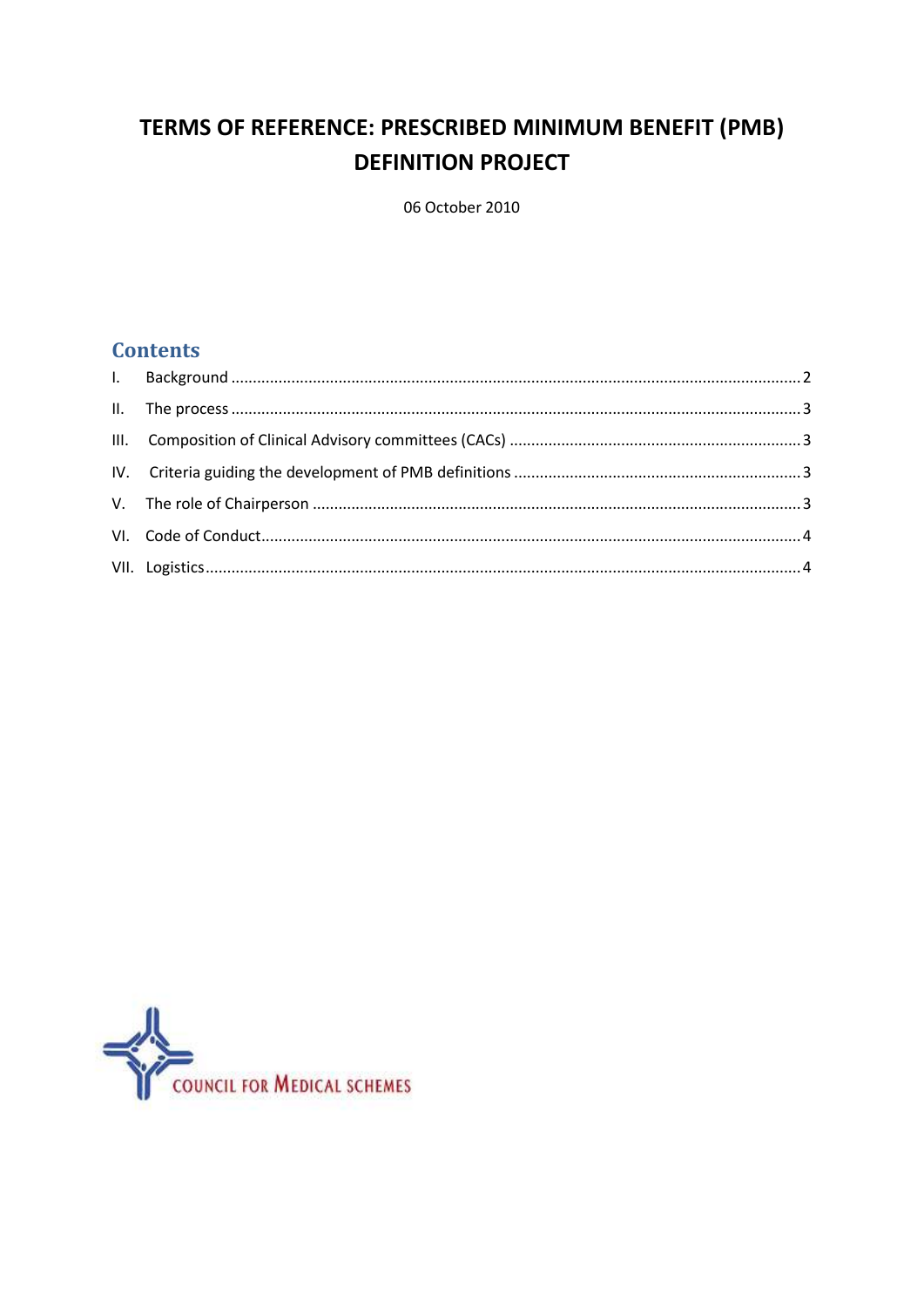# <span id="page-1-0"></span>**I. Background**

The legislation governing the provision of the prescribed minimum benefits (PMBs) are contained in the regulations enacted under the Medical Schemes Act 131 of 1998. Due to inadequate clarity in the regulations regarding some of the diagnosis treatment pairs (DTPs), medical scheme beneficiaries find it difficult to know in advance what their entitlements are. In addition, medical schemes interpret these benefits differently resulting in a lack of uniformity of benefit entitlements.

The Council for Medical Schemes (CMS) is coordinating a process to develop condition-specific benefit definitions. The process will take place in consultation and in collaboration with DoH, funders, providers, academic sector, colleges, and other relevant regulatory bodies.

The envisaged benefit definitions (BDs) are comprehensive descriptions of benefits available under PMB regulations and must include condition-specific standardised entry and verification criteria, defined baskets of services and goods associated with this entitlement, formularies, as well as treatment protocols that include specification of the most appropriate setting and level of care for the provision of these services (see figure 1).

The BDs will be consistent with the current legislation and regulations. Similar to the ICD 10 codes allocated to PMB codes and published on the CMS website, the PMB benefit definitions will serve to guide the interpretation of the PMB provisions by relevant stakeholders. Both these guidelines lack a legal status and should a conflict of interpretation between them and the current legislated PMB provisions arise, definitions contained in the regulations will prevail.



#### **Figure 1: Proposed benefit definition structure**

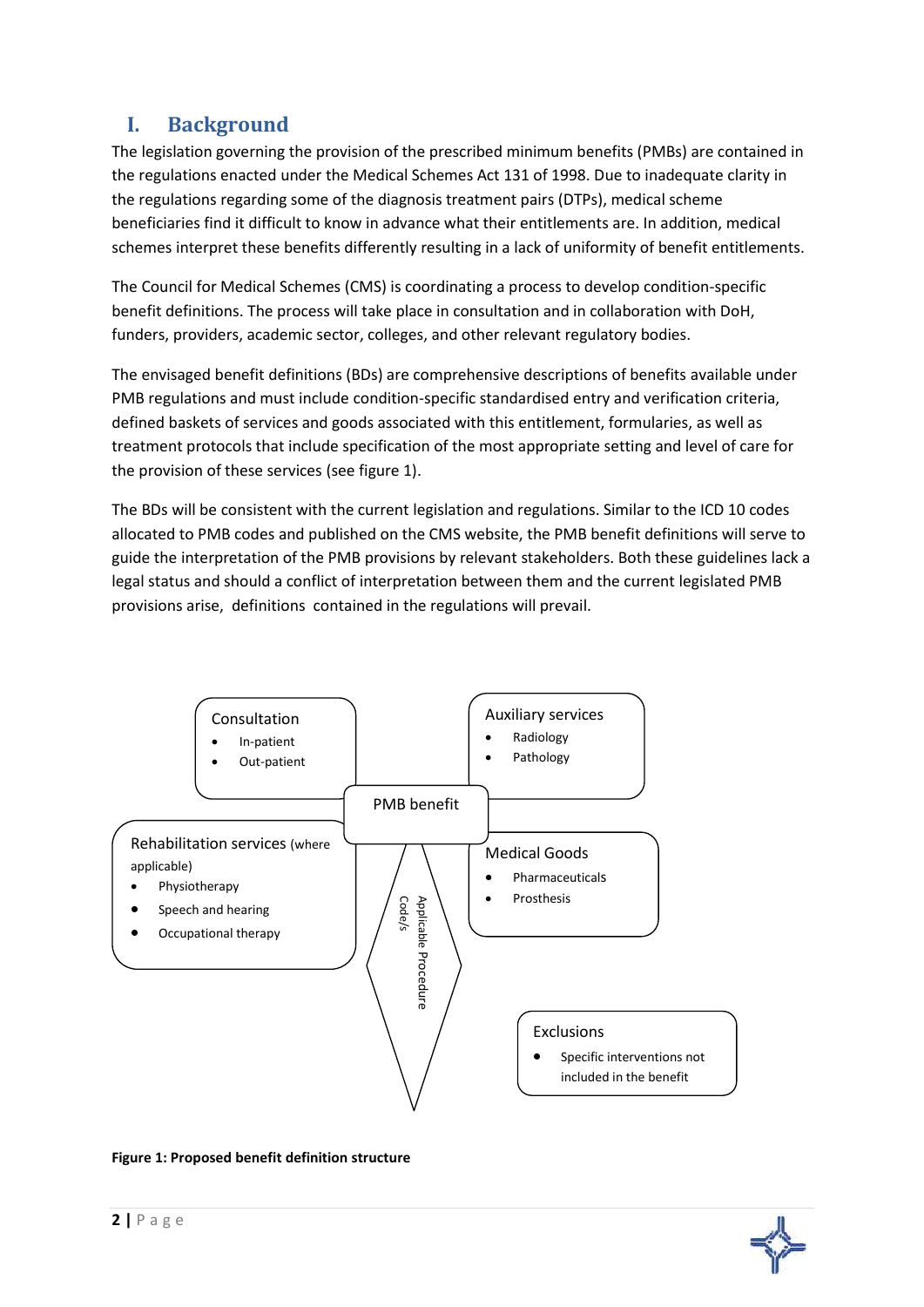## <span id="page-2-0"></span>**II. The process**

- 1. Clinical advisory committees (CACs) will be set up to consider proposals submitted by different stakeholders. These will be led by a chairperson preferably from the academic sector.
- 2. Concerns regarding potential abuse or misuse of intellectual property contained in submissions to CMS demand that CMS undertakes measures to protect this information. Confidentiality agreements will be obtained from all participants to address these concerns.
- 3. Documents will be made available to participants in a CAC in advance before the stipulated meeting date.
- 4. A CAC chairperson will make recommendations informed by the debates, discussions, group consensus and own expertise to the BD steering committee which will be published on the CMS website for public comment for a period of 2-3 weeks. The BD steering committee is an internal committee consisting of officials from the DoH, CMS and other regulatory bodies.
- 5. Thereafter, final proposals will be made to the full Council for Medical Schemes after careful consideration by the steering committee of the financial and economic impact of the recommendations to the industry.
- 6. PMB benefit definitions will be published on the CMS website for industry-wide implementation.

# <span id="page-2-1"></span>**III. Composition of Clinical Advisory committees (CACs)**

The CACs consist of multidisciplinary teams comprised of individuals from relevant clinical disciplines especially those likely to be involved in the management of the particular condition under review, patient groups, funders, and manufacturers of medicines and devices. All interested parties will be allowed to participate in these meetings. The CACs will vary in size depending on the degree of interest a discipline or topic has generated.

# <span id="page-2-2"></span>**IV. Criteria guiding the development of PMB definitions**

The following criteria must inform the development of BDs:

- a) Evidence-based medicine ;
- b) Demonstrated cost-effectiveness of interventions where applicable;
- c) The specification of the most appropriate level and setting of care;
- d) Administrative simplicity
- e) Appropriate clinical practice as desired in the public sector where management has been described generically as "medical and surgical management" in the regulations

## <span id="page-2-3"></span>**V. The role of Chairperson**

The Chair of each of the CACs will be appointed by the Steering committee and will be briefed by the project manager on the scope of the project. The chair will:

a) Guide the task of developing final recommendations and the process thereof.